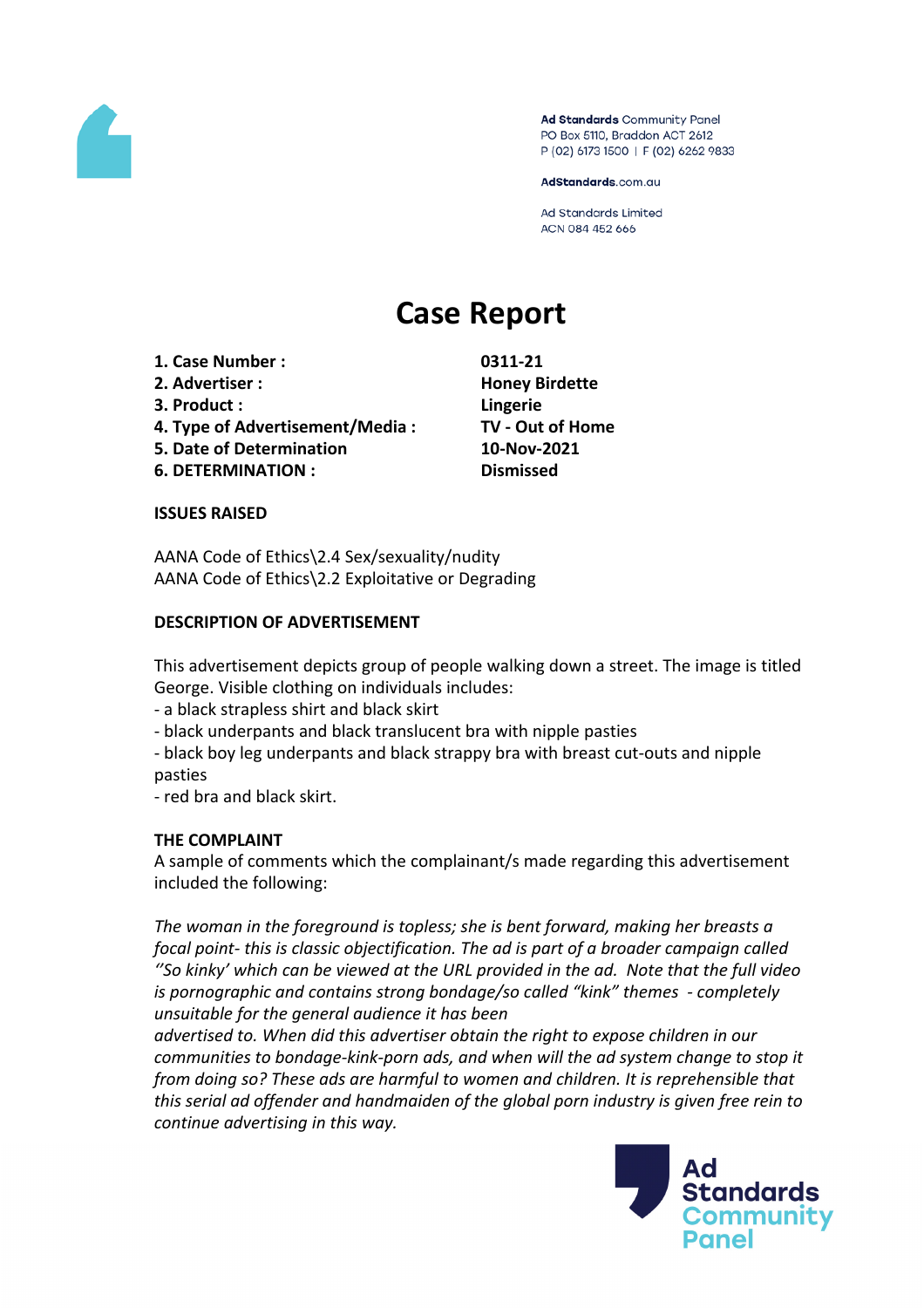

## **THE ADVERTISER'S RESPONSE**

Comments which the advertiser made in response to the complainant/s regarding this advertisement include the following:

*Advertiser did not provide a response.*

## **THE DETERMINATION**

The Ad Standards Community Panel (the Panel) considered whether this advertisement breaches Section 2 of the AANA Code of Ethics (the Code).

The Panel noted the complainant's concern that the advertisement is objectifying women and too sexualised to be displayed in a location where children can view it.

The Panel viewed the advertisement and noted the advertiser did not respond.

# **Section 2.2: Advertising should not employ sexual appeal in a manner which is exploitative or degrading of any individual or group of people.**

The Panel noted the AANA Practice Note which provides guidance on the meaning of the terms exploitative and degrading:

*Exploitative - (a) taking advantage of the sexual appeal of a person, or group of people, by depicting them as objects or commodities; or (b) focussing on their body parts where this bears no direct relevance to the product or service being advertised. Degrading – lowering in character or quality a person or group of people.*

## **Does the advertisement use sexual appeal?**

The Panel noted that this advertisement contains imagery of a women in lingerie and sexualised costumes and considered that images of women in lingerie do contain sexual appeal.

## **Does the advertisement use sexual appeal in a manner that is exploitative?**

The Panel noted that the advertisement was for a lingerie product, and it was reasonable for the women to be depicted wearing that product in the advertisement. The Panel considered that while the women are wearing lingerie the focus of the advertisement is not irrelevantly on their body or body parts but rather on the context of a group of women on the street on their way to a costume party or event.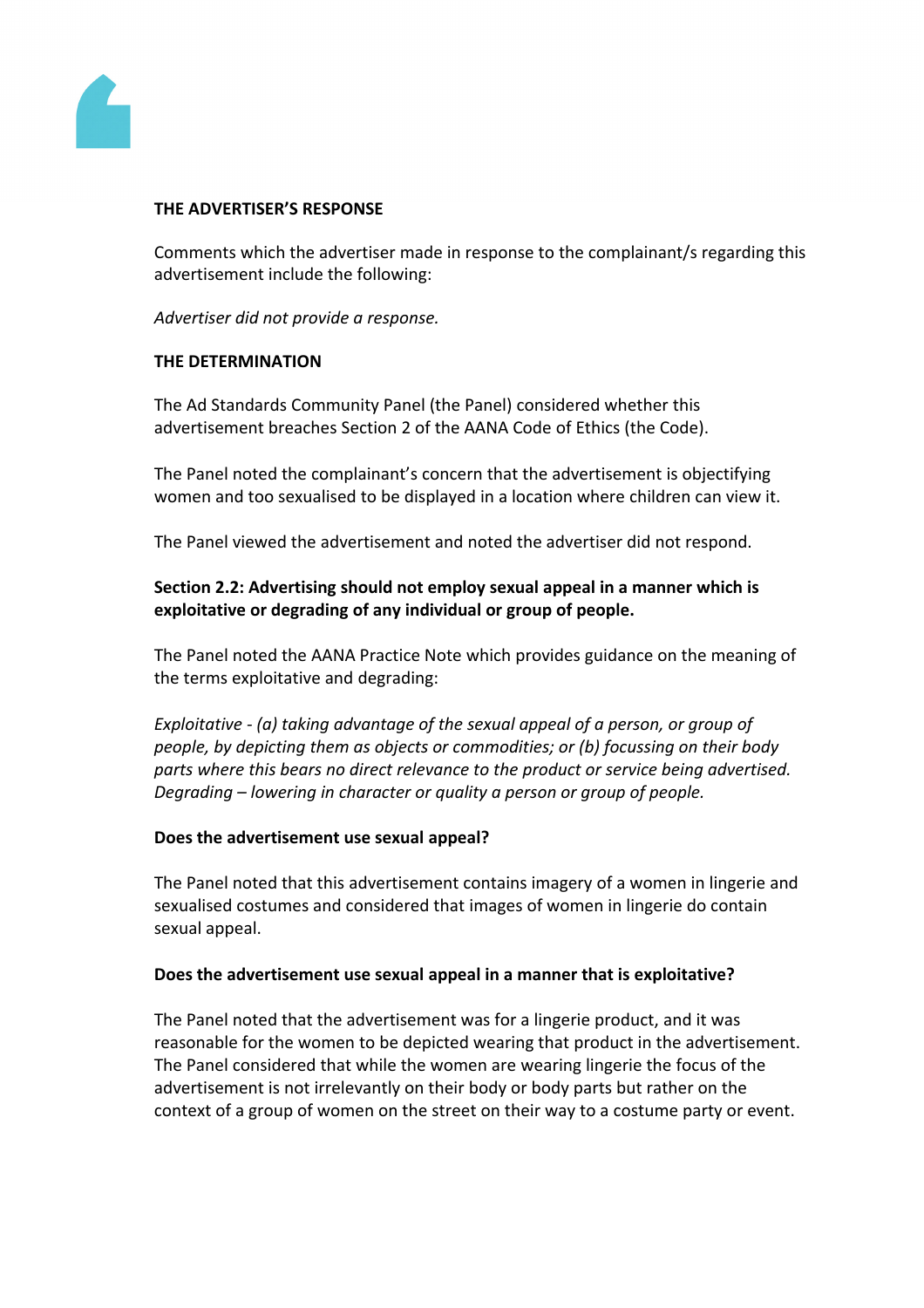

The Panel noted that the women are posed in a manner suggesting that they are having fun and are on their way somewhere, and there is no suggestion that the women are objects or commodities.

The Panel considered that the advertisement did not employ sexual appeal in a manner which is exploitative of the women.

## **Does the advertisement use sexual appeal in a manner that is degrading?**

The Panel considered that the depiction of the women was relevant to the promotion of lingerie and this did not lower the women in character or quality

The Panel considered that the advertisement did not employ sexual appeal in a manner which is degrading to the women.

## **Section 2.2 conclusion**

Finding that the advertisement did not employ sexual appeal in a manner which is exploitative or degrading of an individual or group of people, the Panel determined that the advertisement did not breach Section 2.2 of the Code.

**Section 2.4: Advertising shall treat sex, sexuality and nudity with sensitivity to the relevant audience.**

The Panel noted the Practice Note for the Code states:

*"Overtly sexual images are not appropriate in outdoor advertising or shop front windows.*

*"Although not exhaustive, the following may be considered to be overtly sexual: • Poses suggestive of sexual position: parting of legs, hand placed on or near genitals in a manner which draws attention to the region;*

*• People depicted in sheer lingerie or clothing where a large amount of buttocks, female breasts, pubic mound or genital regions can be seen; The use of paraphernalia such as whips and handcuffs, particularly in combination with images of people in lingerie, undressed or in poses suggestive of sexual position;*

*• Suggestive undressing, such as pulling down a bra strap or underpants; or*

*• Interaction between two or more people which is highly suggestive of sexualised activity.*

*"Discreet portrayal of nudity and sexuality in an appropriate context (eg advertisements for toiletries and underwear) is generally permitted but note the application of the relevant audience. More care should be taken in outdoor media than magazines, for example.*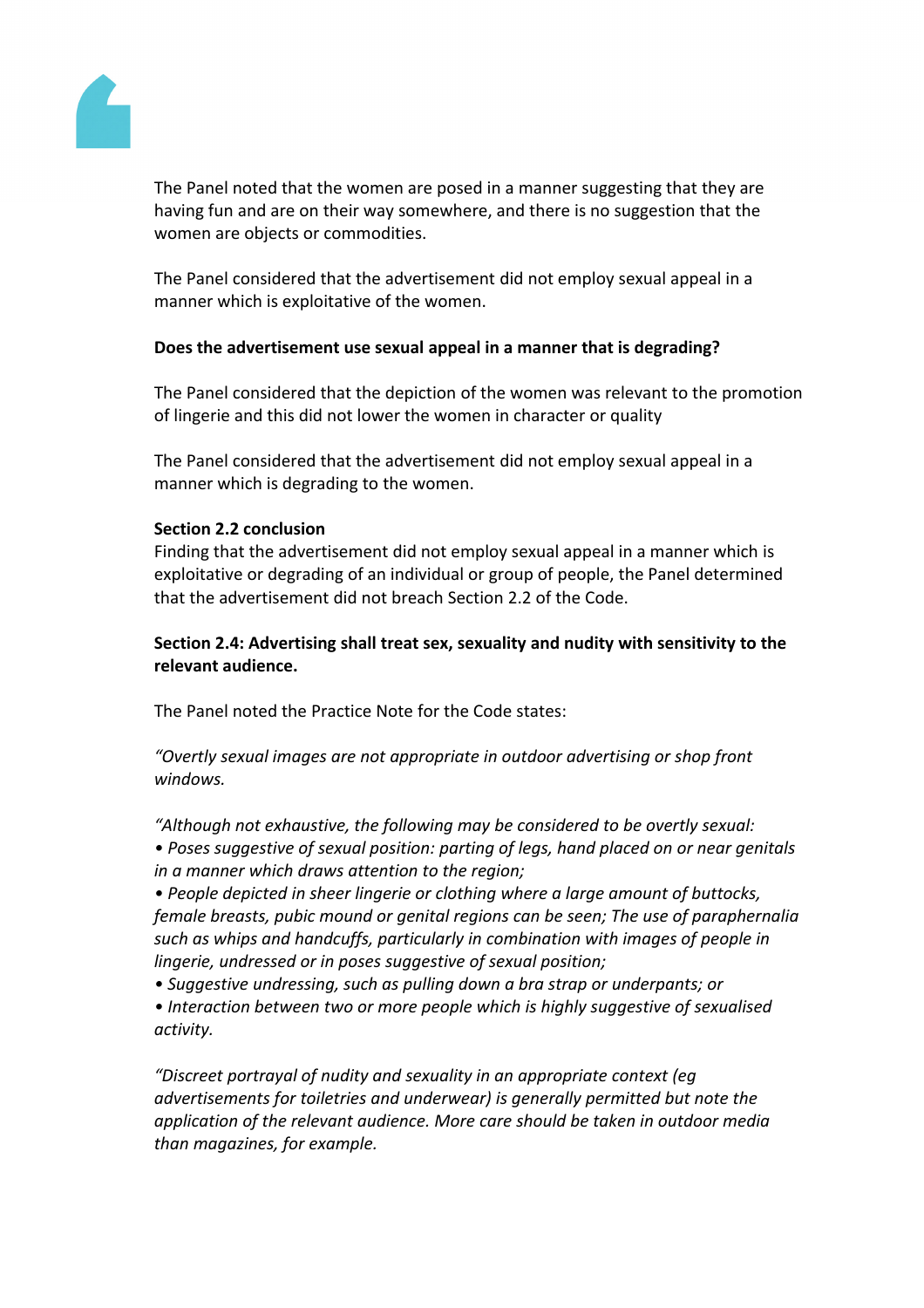

*"Images of models in bikinis or underwear are permitted, however, unacceptable images could include those where a model is in a suggestively sexual pose, where underwear is being pulled up or down (by the model or another person), or where there is clear sexual innuendo from the ad (e.g. depicting women as sexual objects)."*

## **Does the advertisement contain sex?**

The Panel considered whether the advertisement contained sex. The Panel noted the definition of sex in the Practice Note is "sexual intercourse; person or persons engaged in sexually stimulating behaviour".

The Panel considered that the women are not engaging in sexual intercourse in the image or interacting with each other in a sexualised manner. The Panel considered that the advertisement did not contain sex.

## **Does the advertisement contain sexuality?**

The Panel noted the definition of sexuality in the Practice Note is "the capacity to experience and express sexual desire; the recognition or emphasis of sexual matters".

The Panel noted the advertisement featured women in lingerie and revealing costumes. The Panel considered that the advertisement contained sexuality.

# **Does the advertisement contain nudity?**

The Panel noted that the definition of nudity in the Practice Note is "the depiction of a person without clothing or covering; partial or suggested nudity may also be considered nudity".

The Panel noted that the advertised product is lingerie and the women are portrayed wearing the products. In particular the Panel noted the costumes of the women at the front left and back right of the image and that their breasts were mostly exposed with their nipples covered by pasties. The Panel noted that the advertisement contained partial nudity.

# **Are the issues of sexuality and nudity treated with sensitivity to the relevant audience?**

The Panel noted that the definition of sensitivity in the Practice Note is "understanding and awareness to the needs and emotions of others".

The Panel considered that the requirement to consider whether sexual suggestion is 'sensitive to the relevant audience' requires them to consider who the relevant